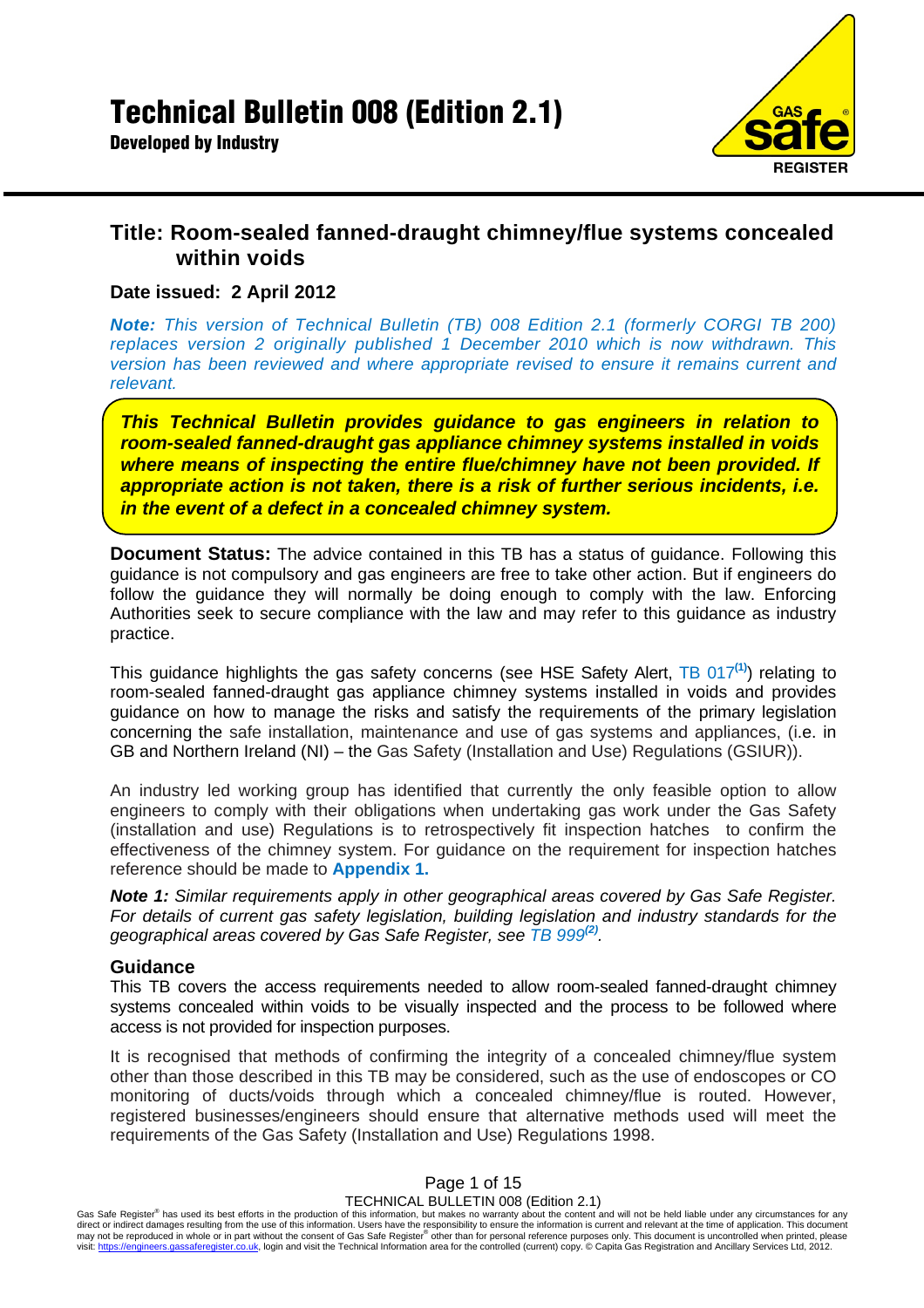The information contained in this TB has been agreed through stakeholder consultation and is relevant to Gas Safe registered businesses/engineers involved in the installation, commissioning and ongoing maintenance of room-sealed fanned-draught appliances connected to chimney systems concealed within voids, such as central heating boilers, ducted warm air heaters, water heaters and certain gas fires.

*Note 2: For the purpose of this guidance, the term 'void' includes ceiling voids, floor voids, purpose-built enclosures, service risers, certain roof spaces and any other enclosure that will restrict access to the chimney system. The guidance does not apply to chimney systems installed in enclosures (such as constructional chimneys, see TB 139(3) or purpose designed ducting) which are so sealed that any spillage of products of combustion cannot pass from the enclosure to any room or internal space other than the room or internal space in which the appliance is installed.* 

*Note 3: It is equally important to check both the flue duct and the air duct of a room-sealed fanned-draught chimney system and this guidance is relevant in both domestic and nondomestic situations. However, it is not intended that this guidance should apply to joints in short chimney system runs which may be within the building structure (e.g. direct from the rear of an appliance to outside air through an external wall).* 

#### **Existing installations - ongoing service and maintenance**

There will be installations that do not have adequate provision for inspection, but the requirement to ensure the effectiveness of the room-sealed fanned-draught chimney system still exists. Where a room-sealed fanned-draught chimney system in a void, without appropriate means of access is encountered, a risk assessment of the installation should be carried out in accordance with the **Chimney systems in voids risk assessment process** (below) and the additional guidance offered in **Appendix 2** of this TB.

Following the risk assessment, where necessary, the installation will need to be classified in accordance with **Table A3.1** in **Appendix 3** of this TB and the appropriate action taken in accordance with the current Gas Industry Unsafe Situations Procedure (GIUSP) (TB 001**(4)**).

*Note 4: Where appropriate inspection hatches are not available, registered engineers still need to carry out as a minimum, the checks required by Regulation 26(9) of GSIUR in GB and NI to ensure no other risks are apparent with regard to the gas installation and appliance concerned (see also Note 1 and Appendix 3).* 

*Where the flue also passes through a neighbouring property the engineer should take all reasonable steps to ensure overall flue integrity (see Appendix 1 of GSIUR Approved Code of Practice L56)). This will involve making enquiries with the occupants of the neighbouring property. The engineer should be able to demonstrate that reasonable steps have been taken to check the flue in the neighbouring property such as written notice (e.g. by recorded delivery) and personal visits. The business/engineer should retain a record of the steps taken to check the complete flue route where access cannot be gained.* 

*In some cases, despite having taken reasonable steps, access to the flue in the neighbouring property may not be possible (e.g. hatches not fitted within neighbouring property or a lack of response from occupier). If having checked the flue in the property where the appliance is located there is no evidence of concern, then having taken reasonable steps to access the adjoining property (but failed) the risk assessment can conclude (with the appliance remaining operational). However where there are good reasons to suspect flueing problems it is essential to check the complete length of the flue (including adjoining property) and the appliance must not be used unless or until this is done.* 

*Where the entire chimney system can be seen, the guidance in this Technical Bulletin does not apply. Gas engineers should however ensure that the necessary safety checks are undertaken, to confirm the effectiveness of the flue system.* 

#### Page 2 of 15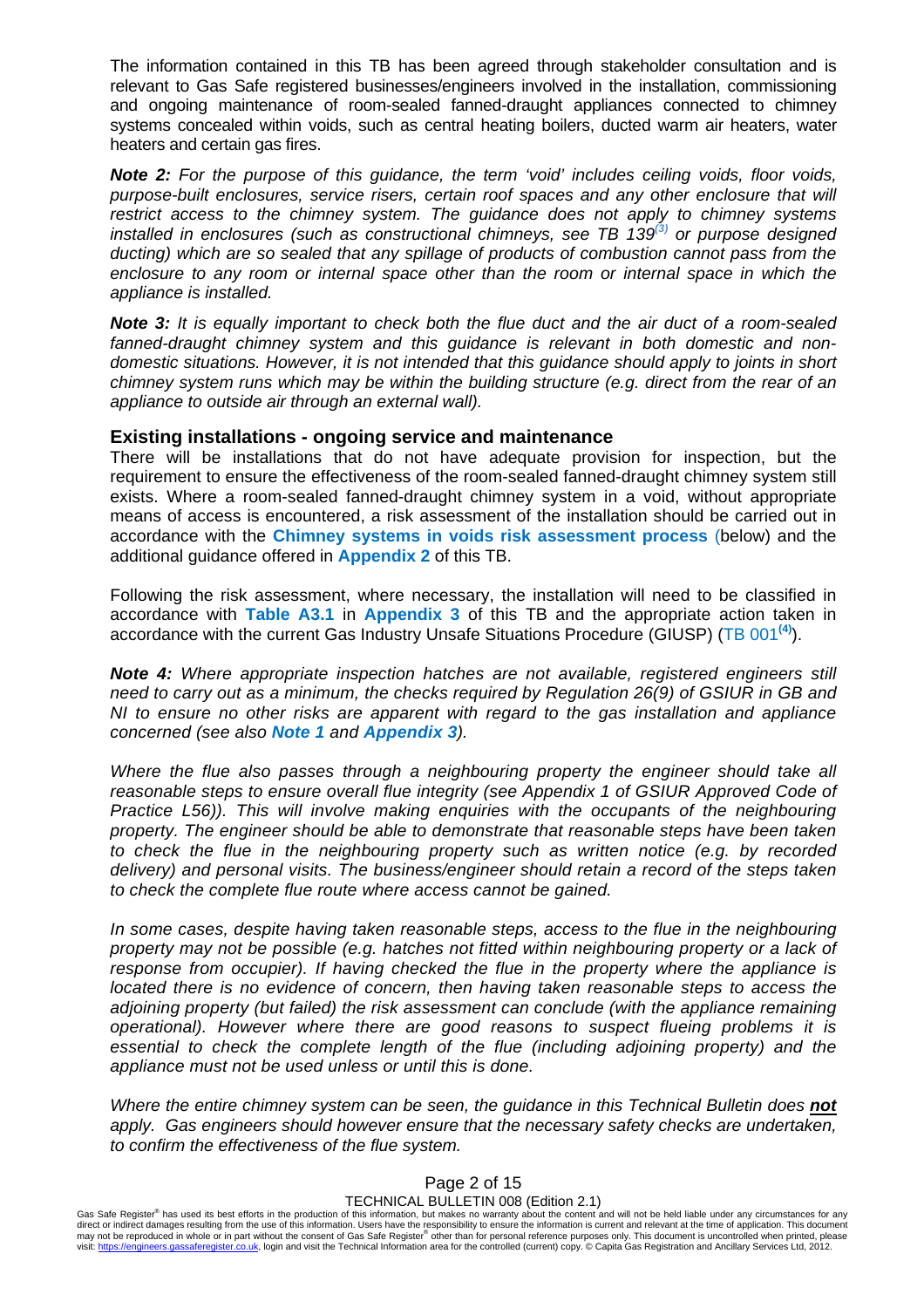Where there are any concerns with the installation following the risk assessment process, the installation should be classified as either 'Immediately Dangerous' ('ID'), 'At Risk' ('AR') or 'Not to Current Standards' ('NCS') (see **Table A3.1** in **Appendix 3**) as appropriate in accordance with the current GIUSP (TB 001<sup>(4)</sup>).

In certain circumstances it may be possible to leave the appliance operational for a limited period of time - **up until 31 December 2012** - providing the installation meets the specific requirements of the risk assessment prescribed in the **Chimney systems in voids risk assessment process** (below).

#### **Chimney systems in voids - risk assessment process**

When encountering an existing installation where access to the chimney system has not been provided, a checklist as described in **Appendix 3** should be completed to ensure defects in the system (if any) can be identified.

With reference to the **Checklist** and **Figure A3.1** in **Appendix 3**, provided all checks result in answers being entered in the left hand (green) column then the installation may be left operational until appropriate inspection hatches have been provided.

**The gas user/responsible person should be advised that if by 31 December 2012 no inspection hatches have been provided then the installation will default to a GIUSP (TB 001(4)) 'At Risk' classification in accordance with GIUSP and turned off, with the gas users permission.** 

*Note 5: Consumers are at liberty to refuse the gas engineer permission to turn off their 'At Risk' installation. In these circumstances, however, they should be asked to sign paperwork to confirm they accept responsibility for the defects which could result in a serious incident.*

If any checks result in a response being given in the right hand (red) column of the **Checklist**, the installation should be classified as 'ID' or 'AR' (as appropriate) in accordance with the information contained in **Table A3.1** and **Figure A3.1** in **Appendix 3** and the gas user/responsible person advised that the installation should be disconnected or turned off in accordance with the current GIUSP (TB 001**(4)**) and a relevant Warning Notice left and label applied.

Following completion of the **Checklist** in **Appendix 3**, a copy of the completed **Checklist** should be provided to the gas user/responsible person and where appropriate the owner, landlord or managing agent and a copy should be kept by the registered business for audit purposes.

#### Page 3 of 15 TECHNICAL BULLETIN 008 (Edition 2.1)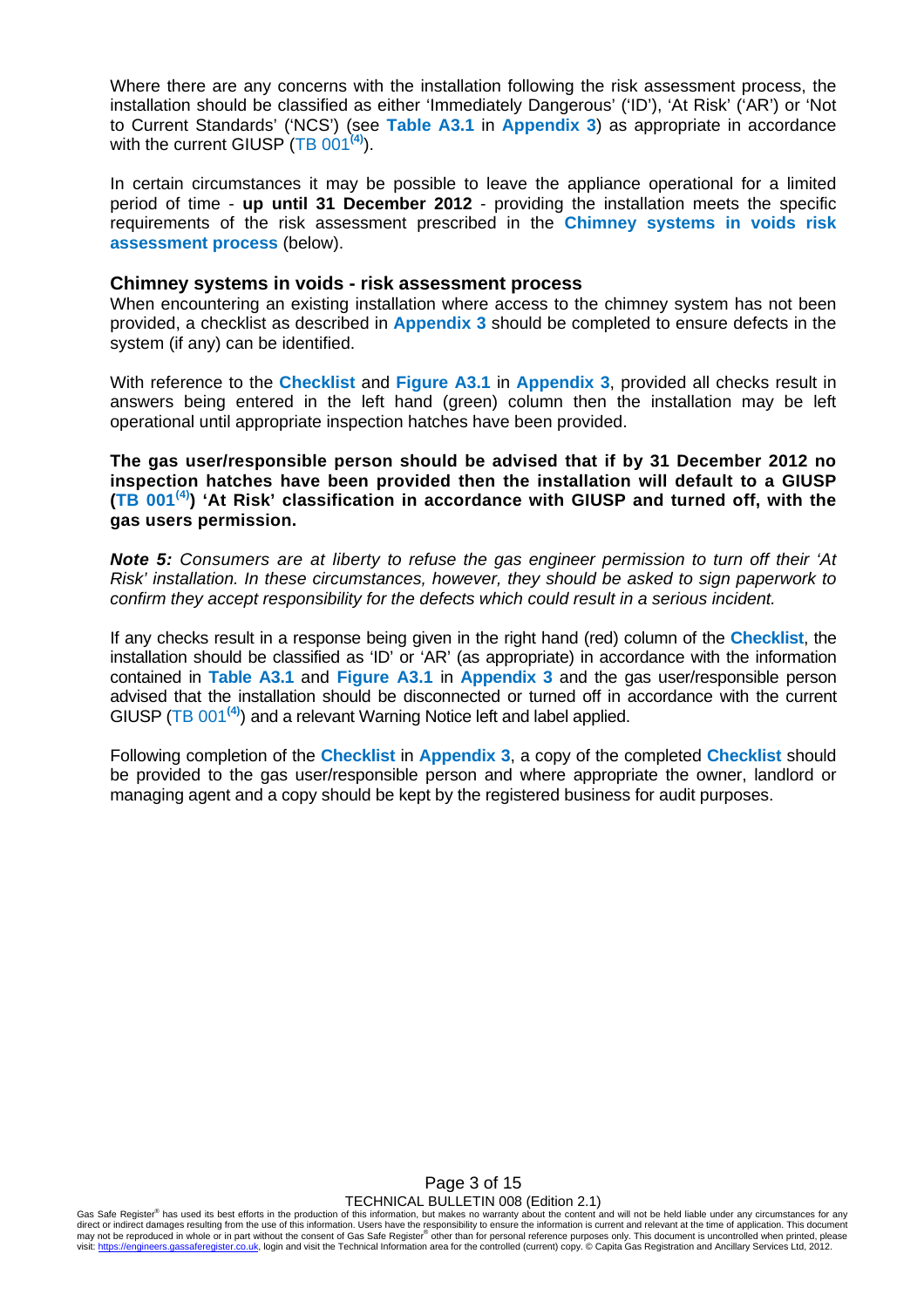## **The requirements for RIDDOR reporting**

'ID' situations relating to these types of chimney systems should be reported under the RIDDOR 6(2) reporting requirements for 'dangerous gas fittings' at the earliest opportunity and in any case, they must be reported within 14 days. In the case of GB, they can only be reported using the HSE on-line reporting system via the internet. In Northern Ireland they can be reported by telephone or on-line (see **Note 1** and also **Appendix 5** of this TB for contact details). For further guidance on the requirements for reporting under RIDDOR, see the relevant version of TB 002**(5)**.

## **New installations**

It is acceptable to install a new room-sealed fanned-draught chimney system within a void providing the installation meets the requirements of all relevant legislation, installation standards and both the appliance manufacturer's and chimney system manufacturer's installation instructions.

Clause 10.2.4 of BS 5440-1**(6)** states: "*Where chimneys are enclosed, e.g. within ceiling voids, they shall be installed in accordance with appliance manufacturer's instructions and provision made for visual inspection".* 

Single room-sealed fanned-draught chimney systems should not be commissioned where they pass through other properties, either horizontally or vertically, because access for inspection may not always be available either to the property or to the chimney system running through the property.

*Note 6: For guidance on the installation and inspection requirements for communal room-sealed fanned-draught chimney systems connected to communal chimney systems, reference should be made to IGEM/UP/17(7).* 

Where a chimney system is routed within a void, appropriate means of inspection at strategic locations need to be provided to allow the following aspects to be visually checked and confirmed by registered engineers undertaking service, maintenance or safety check visits:

- the chimney system is continuous throughout its length;
- all joints are correctly assembled and are appropriately sealed;
- the chimney system is adequately supported throughout its length;
- where the chimney system is connected to a condensing appliance, any required gradient of 'fall' back to the appliance (required to recover the condensate produced as part of the combustion process) and any other drain points have been provided.

*Note 7: Changes to building legislation in England and Wales which came into force 1 October 2010, specifically outline requirements that must be followed for new installations when routing room-sealed fanned-draught chimney systems within voids. For further guidance see Changes to building legislation in Appendix 1 of this TB. All registered businesses in other areas covered by Gas Safe Register should follow the guidance in Appendix 1 to this Technical Bulletin.* 

The appliance and associated chimney system needs to be installed in accordance with the appliance manufacturer's installation instructions, for both the appliance and chimney system and where appropriate Approved Document 'J' (ADJ)**(8)** (see **Note 1 and Note 7**).

For new installations where the aforementioned requirements have been adhered to, there should be no barriers to registered engineers undertaking adequate chimney system checks throughout the life of the installation. If it is identified that the requirements have not been adhered to, registered engineers responsible for the installation of the gas appliance should not commission the appliance until effective remedial action has been taken.

## **Additional guidance from Gas Safe Register for consumers**

Gas Safe Register has also published a 'Gas Safe Factsheet' on this topic, designed to help Gas Safe registered businesses communicate the information provided in this TB to consumers. Gas Safe Register 'Gas Safe Factsheets' can be viewed and downloaded at: http://www.gassaferegister.co.uk/learn/gas\_safe\_fact\_sheets.aspx

#### Page 4 of 15 TECHNICAL BULLETIN 008 (Edition 2.1)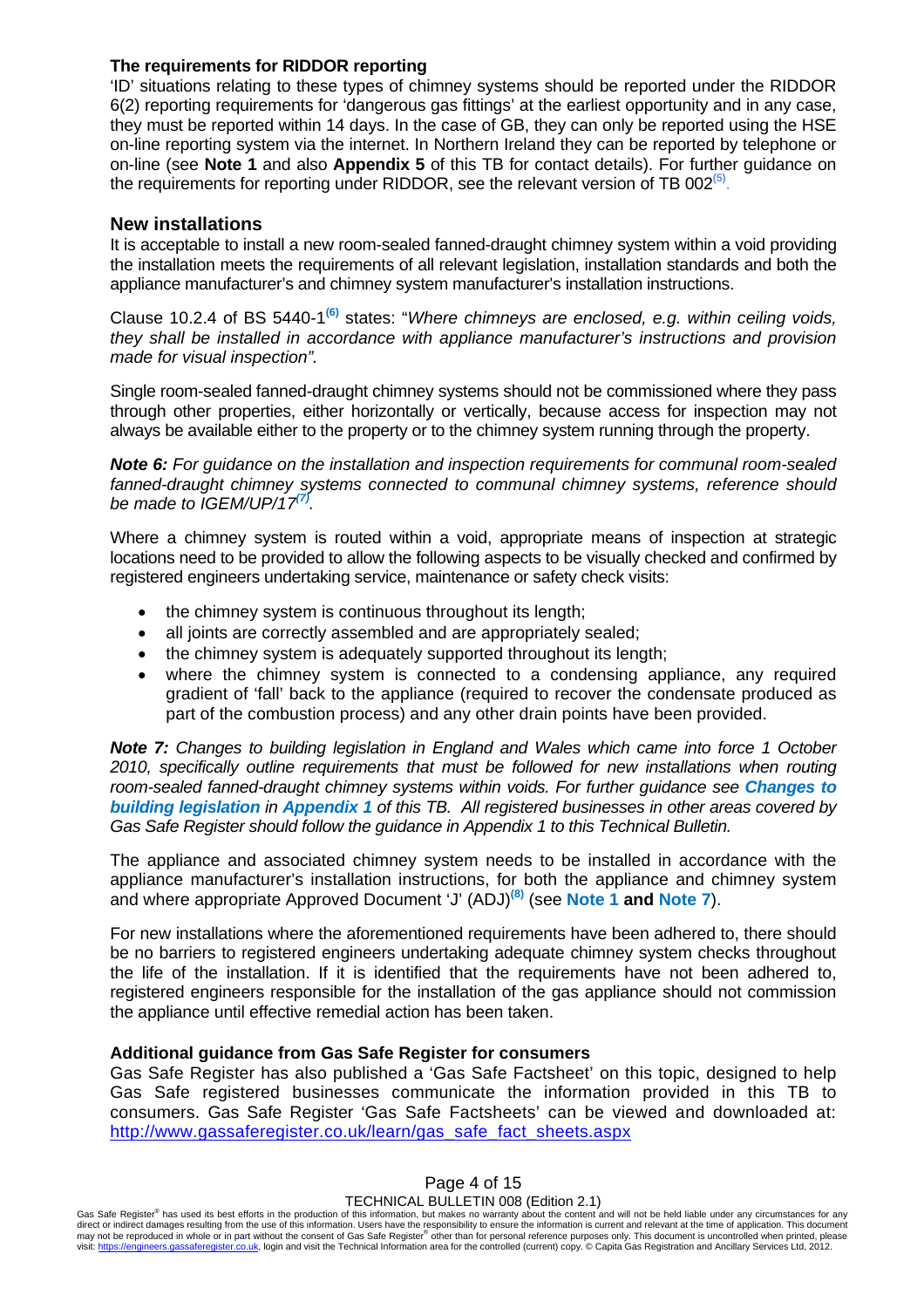Further information for consumers, including Frequently Asked Questions (FAQs) can be found at http://www.gassaferegister.co.uk/advice/flues in voids.aspx Gas engineers should ensure that details of this website, together with the TB 008 Consumer Information Pack (CIP) are left with the consumer.

*Note 8: For general information about the process behind the development of Gas Safe Register Technical Bulletins and the expectations for all Stakeholders, see TB 1000(9).*

#### **Bibliography**

- **(1)** *TB 017 HSE Safety Alert on gas appliance flue systems in voids*
- **(2)** *TB 999 Gas Safe Register Normative Document List*
- **(3)** *TB 139 Room Sealed, Fanned-Draught Vertical Condensing Flexible Flues Concealed Within Voids*
- **(4)** *TB 001 The Gas Industry Unsafe Situations Procedure*
- **(5)** *TB 002 (A), (B), (C), (D) (as appropriate) Reporting of dangerous gas fittings Reporting of Injuries, Diseases and Dangerous Occurrences Regulations (RIDDOR)*
- **(6)** *BS 5440-1: 2008 Flueing and ventilation for gas appliances of rated input not exceeding 70 kW net (1st, 2nd and 3rd family gases) – Part 1: Specification for installation of gas appliances to chimneys and for maintenance of chimneys*
- **(7)** *IGEM/UP/17 Shared chimney and flue systems for domestic gas appliances (currently still in draft format)*
- **(8)** *Approved Document J (ADJ) Combustion appliances and fuel storage systems*
- **(9)** *TB 1000 An introduction to Gas Safe Register Technical Bulletins*
- **(10)** *BS 7967-4: 2007 Carbon monoxide in dwellings and the combustion performance of gas-fired appliances. Part 4 Guide for using electronic portable combustion gas analysers as part of the process of servicing and maintenance of gas-fired appliances*
- **(11)** *TB 126 Combustion performance information for condensing boilers incorporating air/gas ratio control valve technology*
- **(12)** *BS 7967-3: 2005 Carbon monoxide in dwellings and the combustion performance of gas-fired appliances. Part 3 Guide for responding to measurements obtained from electronic portable combustion gas analysers*
- **(13)** *TB 019 British Standard 7967 Carbon monoxide in dwellings and the combustion performance of gas-fired appliances*
- **(14)** *BS EN 50291: 2001 Electrical apparatus for the detection of carbon monoxide in domestic premises Test methods and performance requirements*
- **(15)** *BS EN 50292: 2002 Electrical apparatus for the detection of carbon monoxide in domestic premises Guide on the selection, installation, use and maintenance*
- *Note: Gas Safe Register Technical Bulletins can be viewed at: https://engineers.gassaferegister.co.uk login and visit the Technical Information area.*

-o0o-

#### Page 5 of 15 TECHNICAL BULLETIN 008 (Edition 2.1)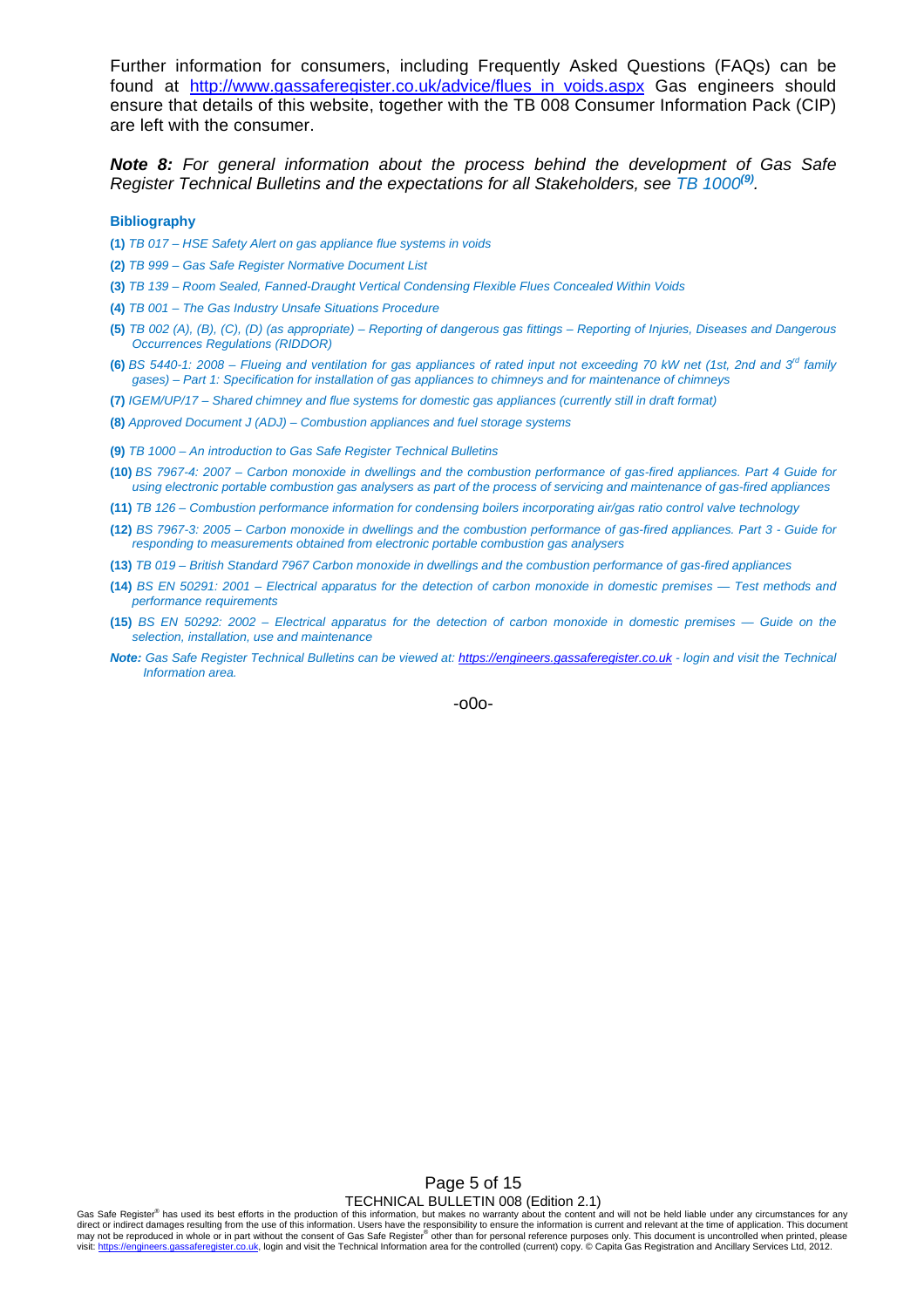**Access to chimney systems in voids – Guidance for the correction of existing installations (new installations should comply with current building legislation and allow adequate inspection – see below).** 

It is not intended that the inspection hatches should be sized to allow for full physical access to the chimney system (e.g. to carry out maintenance of the system) although this may be a consideration.

Inspection hatches are intended to allow a visual inspection of the concealed chimney system.

The number of inspection hatches will depend on the length and route of the chimney system in the void. The registered engineer and the person installing the inspection hatches need to liaise to determine the number and position of inspection hatches required (see below).

Inspection hatches installed to provide access to an existing chimney system in a void should have one hour fire resistance for residential buildings with floors no higher than 18m above ground level. The inspection hatch manufacturer will be able to confirm the fire resistance and provide a fire test certificate. In new build situations, the building control body will be able to advise on the suitability of the inspection hatches.

The inspection hatches should meet the following criteria:

- all voids containing concealed chimney systems should have a minimum of at least one inspection hatch;
- all inspection hatches should measure at least 300mm x 300mm (where the flue is contained within a duct of dimensions less than 300mm, the inspection panel should of a size that will allow adequate access to enable a visual inspection of the chimney system);
- no flue joint within the void should be more than 1.5m distant from the edge of the nearest inspection hatch;
- where possible, inspection hatches should be located at changes of direction and be located to optimise the ability to inspect the chimney system e.g. inspection hatches located directly below the route of a chimney system may restrict inspection;
- where this is not possible then bends should be viewable from both directions.

As far as reasonably practicable, inspection hatches should be installed in non-habitable areas, such as cupboards, corridors or the like. When installing inspection hatches in existing installations, it may not be always possible to put inspection hatches in these locations (e.g. within 1.5m of each joint). It should however be possible to inspect the entire chimney system and every joint.

In existing installations it is advisable to consult with the property owner about the appearance of the inspection hatches. Inspection hatches do vary in their appearance and will typically have a frame which will also be visible.

**Advice on fitting inspection hatches** (*please read fully before commencing any work)* Based on the guidance above**,** choose an inspection hatch suitable for the circumstances.

Liaise with the Gas Safe registered engineer on the position and number of inspection hatches required. It may be helpful to install the first inspection hatch near to the point where the boiler's chimney system disappears into the ceiling void and a second inspection hatch at the terminal location. Use access points to establish the direction of travel of the chimney system and the best location for any other inspection hatches and so on until all sections of the chimney system can be inspected.

In the locations identified, use a metal/stud detector to establish if other services (pipes, electrical cables, ventilation ducts) or ceiling supports exist, but are not visible from within the property.

*Note A1.1: Plastic pipes and ducts will not be identifiable using this method and due care will need to be taken when cutting access.* 

Once the approximate position for an inspection hatch in a ceiling has been determined, carefully cut a small hole using a core drill (e.g. 50mm diameter) to provide sufficient access to determine if

#### Page 6 of 15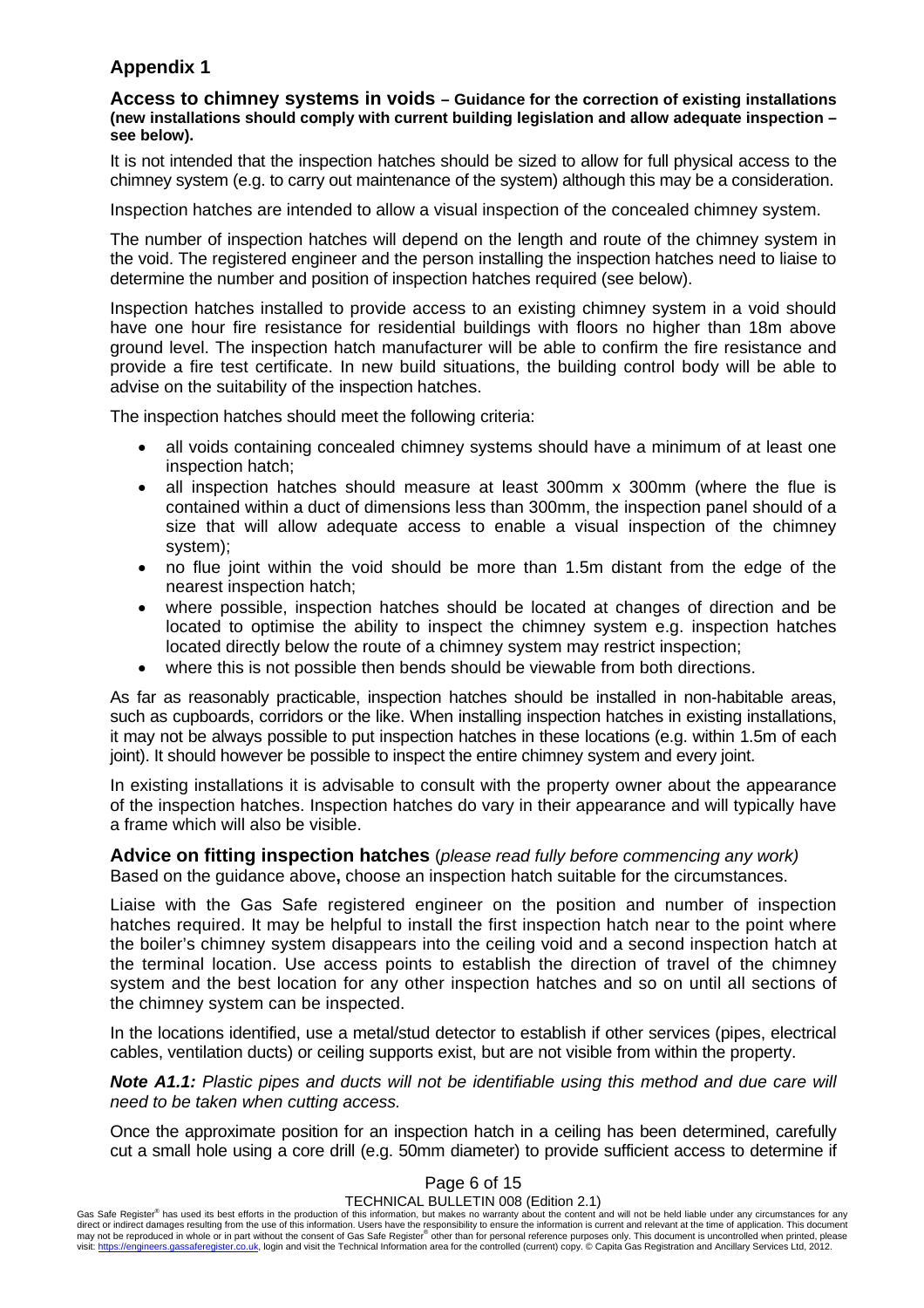the inspection hatch and frame (about 300mm x 300mm) can be fitted without obstruction from other services or the ceiling support system see - **Changes to building legislation** (below).

If obstructions are identified, check if it is possible to adjust the inspection hatch position to avoid the services/supports but still provide sufficient access for inspection of the boiler's chimney system.

In exceptional situations, it may be necessary to re-route the other services to obtain an inspection hatch location which is not restricted.

Inspection hatches vary in depth depending on their design, with some requiring a framing system within the void for fixing purposes. Check that there is sufficient clear space in the void, free from services/supports at the chosen position to suit the inspection hatch chosen. Manufacturer's instructions should specify how much clearance is required for the inspection hatch.

Install the inspection hatch in accordance with the manufacturer's instructions.

On completion, check that the inspection hatch opens and closes correctly.

### **Changes to building legislation**

New building legislation requirements that recognise the need to provide access for the inspection of newly installed chimney systems have been introduced in some of the geographical areas covered by Gas Safe Register and for England and Wales, came into effect 1 October 2010, in particular:

Approved Document 'J' (ADJ**(8)**) of the Building Regulations (England) specifically outlines requirements that must be followed for new installations when routing room-sealed fanned-draught chimney systems within voids. Important requirements in clause 1.47 include:

- All voids containing concealed flues should have at least one inspection hatch measuring at least 300mm x 300mm;
- No flue joint within the void should be more than 1.5m distant from the edge of the nearest inspection hatch;
- Where possible, inspection hatches should be located at changes of direction;
- Where this is not possible then bends should be viewable from both directions.

ADJ**(8)** can be viewed at http://www.planningportal.gov.uk/uploads/br/BR\_PDF\_ADJ\_2010.pdf.

Essentially, by applying the revised requirements for ADJ (England and Wales) in all other geographical areas, covered by Gas Safe Register, this would be considered by Industry to be applying a 'best practice' approach. Equally, similar guidance should be considered and applied wherever practicable when dealing with existing installations of this type when determining access positioning and design, with particular attention being given to fire protection requirements.

**Figure A1.1** on page 8 of this TB provides further illustrative guidance on the suitable positioning for inspection hatches for concealed horizontal chimney/flue systems that reflects the requirements of ADJ**(8)**.

#### **Bibliography**

*See main part of TB 008 (Edition 2.1) for a list of references.*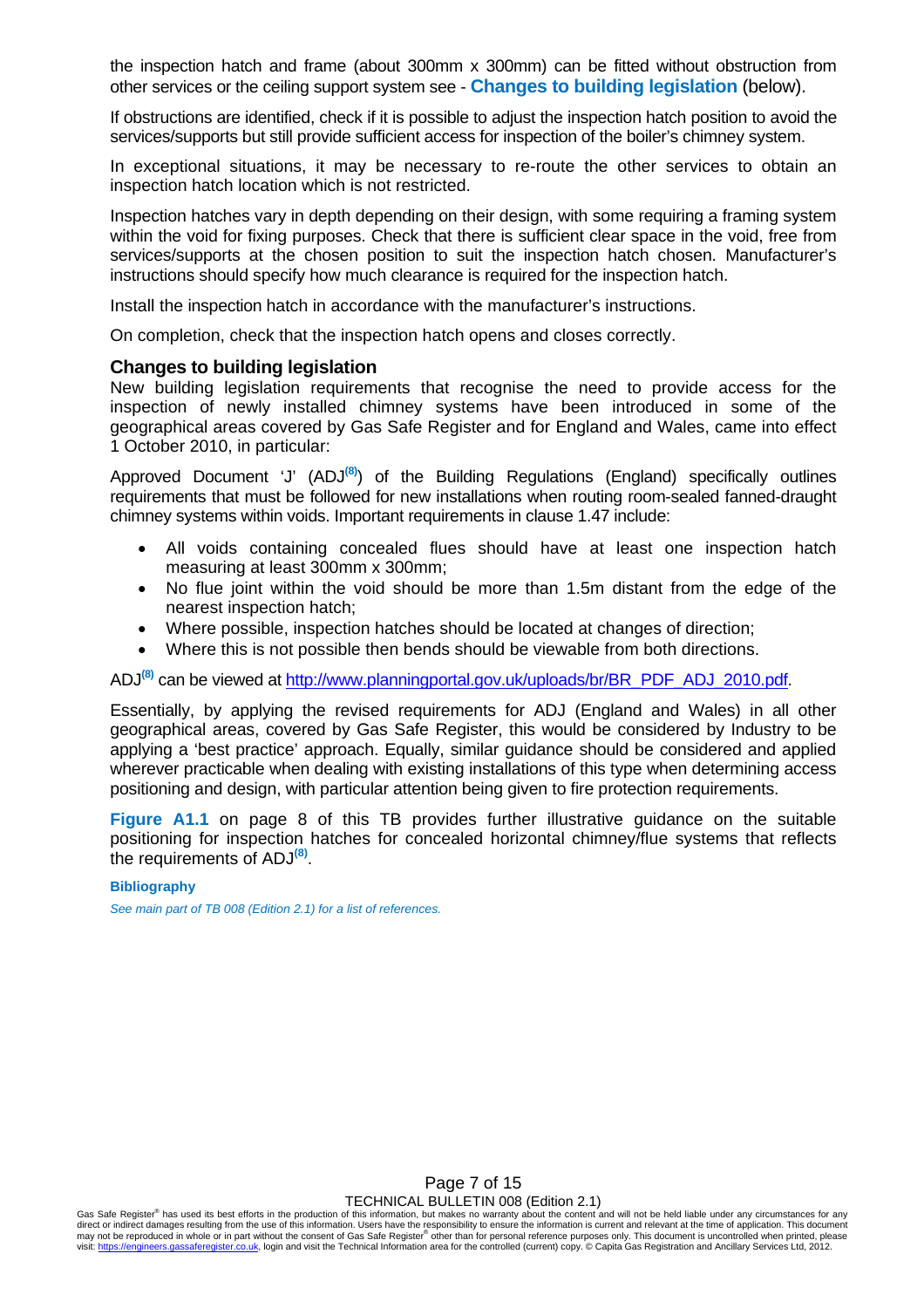**Figure A1.1 Example of suitable positioning for inspection hatches for concealed horizontal chimney/flue systems** 



#### *Attention:*

*All voids containing concealed chimney systems should have at least one inspection hatch.* 

*All inspection hatches should measure at least 300mm x 300mm.* 

*No flue joint within the void should be more than 1.5m distant from the edge of the nearest inspection hatch. This is expressed as dimension 'x' in <i>Figure A1.1*.

*Locate inspection hatch to optimise the ability to inspect the chimney system e.g. inspection hatches located directly below the route of a chimney system may restrict inspection.* 

*Where possible, inspection hatches should be located at changes of direction. Where this is not possible then bends should be viewable from both directions.* 

-o0o-

## Page 8 of 15

TECHNICAL BULLETIN 008 (Edition 2.1)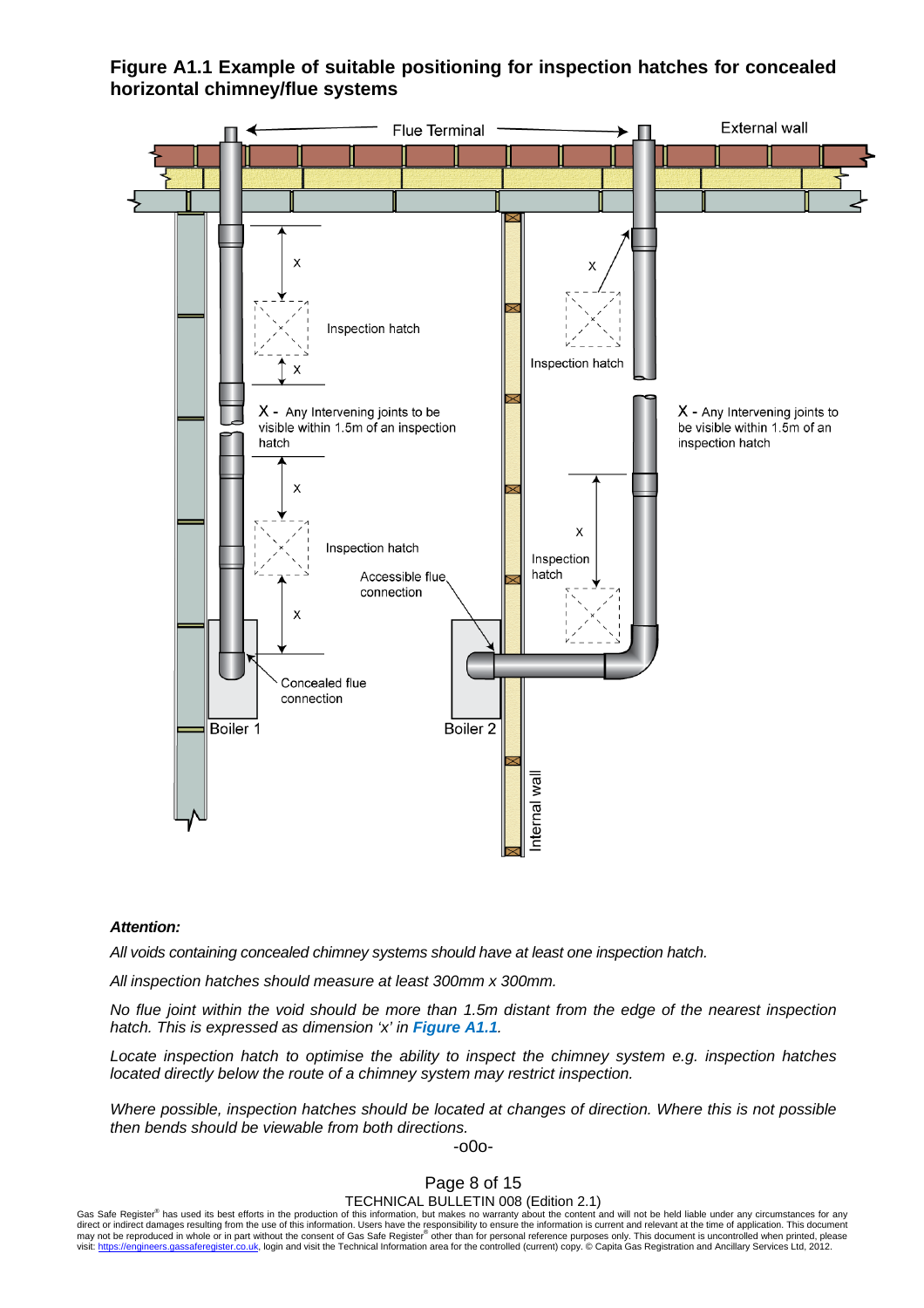## **Visual risk assessment – where no inspection hatches exist**

When work is carried out on an installation which is covered by this guidance a risk assessment of the installation should be carried out to determine if further action is required. In particular, the following points (not exhaustive) need to be considered when carrying out a risk assessment of the installation. (See Existing Installations – *Note 4* for advice relating to installations where the chimney system is found to be routed through neighbouring properties).

## **Question the gas user/responsible person**

Before commencing any work, through discussions with the gas user/responsible person, establish the age of the appliance/installation and whether it has been regularly maintained. Also try to establish the route of the chimney system through the void and whether there have been any previous problems arising from the routing of the chimney system. It is important that this initial investigation takes place so that the registered engineer is aware of the history of the appliance and the installation. This will help in the overall assessment of the installation.

It is also important to ask the gas user/responsible person if they know of any historical problems with chimney systems concealed within voids involving their neighbours or the development as a whole. Where there are known historical problems with the development, this needs to be considered as part of the risk assessment. Advice and guidance can also be sought from others such as the Gas Safe Register Technical Helpline and helplines provided by appliance manufacturers, building warranty providers, etc. (see **Appendix 5** for useful contact details).

## **Chimney system**

The chimney system should be assessed to ensure that it is of the type specified by the appliance manufacturer, typically either 'concentric' or 'twin-pipe' and that the correct materials have been used.

It is important to check that the chimney system is connected correctly to the appliance in the manner prescribed by the appliance manufacturer. The chimney system termination (both flue pipe and air supply pipe if run separately) should also be checked to ensure it is installed in accordance with the appliance manufacturer's installation instructions, or if these are not available, BS 5440-1**(6)***.*

Where visible, it is found that the chimney system material or jointing method used are not as specified by the appliance manufacturer, further investigation will be needed to ascertain whether it is considered safe to allow the continued use of the gas appliance. The length and size of the chimney system will also need to be assessed to ensure it meets the requirements of the appliance manufacturer. If it is found that the chimney system is incorrectly sized or of excessive length, the appliance manufacturer will need to be consulted to seek their advice and the installation classified in accordance with **Table A3.1** in **Appendix 3** where appropriate.

*Note A2.2: Advice should be sought from the appliance manufacturer prior to making this decision.* The route of the chimney system should be 'walked' to ensure that there are no stains or discoloration to the material used to construct the void below the chimney system, as this may indicate that there is a break or defect in the chimney system (**see Note 4 in main part of TB 008 Edition 2.1).**

The chimney route should be visually checked along its entire length to ensure that there is no evidence of any problems. This will include where appropriate any adjoining property (or properties) through which the chimney system passes **(see Note 4 in main part of TB 008 Edition 2.1**)**.** 

## **Operational checks**

In all cases, as previously discussed, there is a need to carry out the minimum safety checks as required by Regulation 26(9) of GSIUR in GB and NI as far as reasonably practicable, to ensure that the appliance itself is operating safely (see also **Note A2.3**).

*Note A2.3: Similar requirements apply in other geographical areas covered by Gas Safe Register.*

## Page 9 of 15

TECHNICAL BULLETIN 008 (Edition 2.1)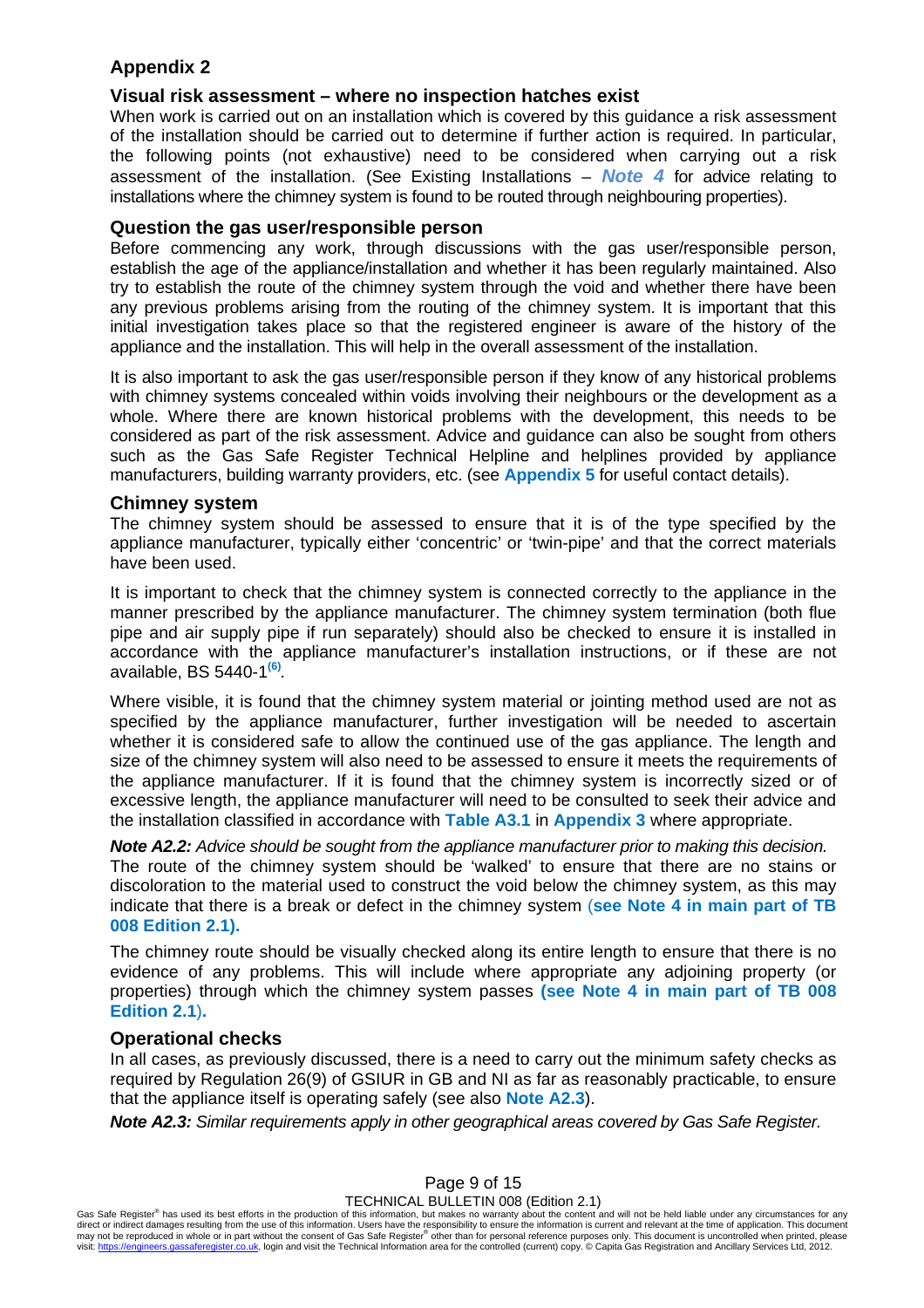Where the appliance manufacturer requires combustion readings to be taken as part of the routine servicing or maintenance, combustion gas analysis should be carried out using a suitable electronic combustion gas analyser (ECGA) to ensure the appliance meets the specified requirements.

Where the appliance manufacturer does not provide specific combustion readings, but a suitable ECGA is available, it is highly advisable to carry out combustion gas analysis following the recommendations in BS 7967-4**(10)** or TB 126**(11)** (as appropriate) for the particular appliance type.

If the combustion analysis readings exceed those specified by the appliance manufacturer or those outlined in BS 7967-3**(12)** and TB 126**(11)** relevant to the particular appliance controls and any incorrect combustion levels cannot be corrected, the appliance should be classified as 'Immediately Dangerous' ('ID'), or 'At Risk' ('AR') as appropriate, in accordance with procedure detailed in the current GIUSP (TB 001**(4)**) and made safe. Further investigation will need to be undertaken.

*Note A2.4: Additional information on the requirements of the BS 7967 suite of standards can be found in TB 019(13).*

Following the risk assessment, the installation should be classified in accordance with **Table A3.1**  in **Appendix 3** and the appropriate action taken in accordance with the current GIUSP (TB 001**(4)**). The gas user/responsible person for the property should be advised of this in writing; together with details of the remedial work necessary for the installation to comply with current industry Standards and legislation (see also **Figure A3.1**).

Where there is a concern that other properties in the development may be similarly affected, the registered engineer may consider advising the occupiers of neighbouring properties, the developer and where appropriate the managing agent, etc of the issue. In addition relevant information can be forwarded to the Flues in Voids database via the Gas Safe Register website at:

https://engineers.gassaferegister.co.uk/FluesInVoids.aspx The purpose of the database is to assist in the identification of similarly affected properties.

Where an 'ID' situation has been identified, there will also be a requirement to notify HSE (in Great Britain) or HSENI (in Northern Ireland) using the RIDDOR process. For further guidance see '**The requirements for RIDDOR reporting',** in the main part of TB 008 (Edition 2.1).

The installation of CO alarms is only required where inspection hatches do not currently exist, this to as a means of providing an interim level of protection for the occupiers until inspection hatches are installed. Where inspection hatches are currently not installed and CO alarms are required to allow continued use of the boiler subject to the other required aspects of the risk assessment process, the alarms should be manufactured to BS EN 50291**(14)** and display a 'mark' to confirm it complies with relevant standards, such as a 'Kitemark' and 'CE Mark' (see **Appendix 4** for more information about CO alarms).

Where access is not provided to fully inspect the chimney system, under no circumstances should the appliance be left operational without first ensuring that all elements of **Appendix 3** have been satisfied. If CO alarms are unavailable at the time of risk assessment, the boiler should be classified as At Risk and turned off with the customers permission, even where the gas user/responsible person indicates that they will source and fit CO alarms themselves at a subsequent date/time.

*Note A2.5: A supporting document (TB 008 Ed 2.1 CIP-RACL) has been developed in association with TB 008 (Edition 2.1), which contains information which can be provided to consumers/responsible person(s) and also an example of an appropriate Risk Assessment Checklist template (see Appendix 3) which should be used to provide a report on the condition of a room-sealed fanned-draught chimney/flue system concealed within a void.* 

**Bibliography** 

*See main part of TB 008 (Edition 2.1) for a list of references.* 

-o0o-

#### Page 10 of 15 TECHNICAL BULLETIN 008 (Edition 2.1)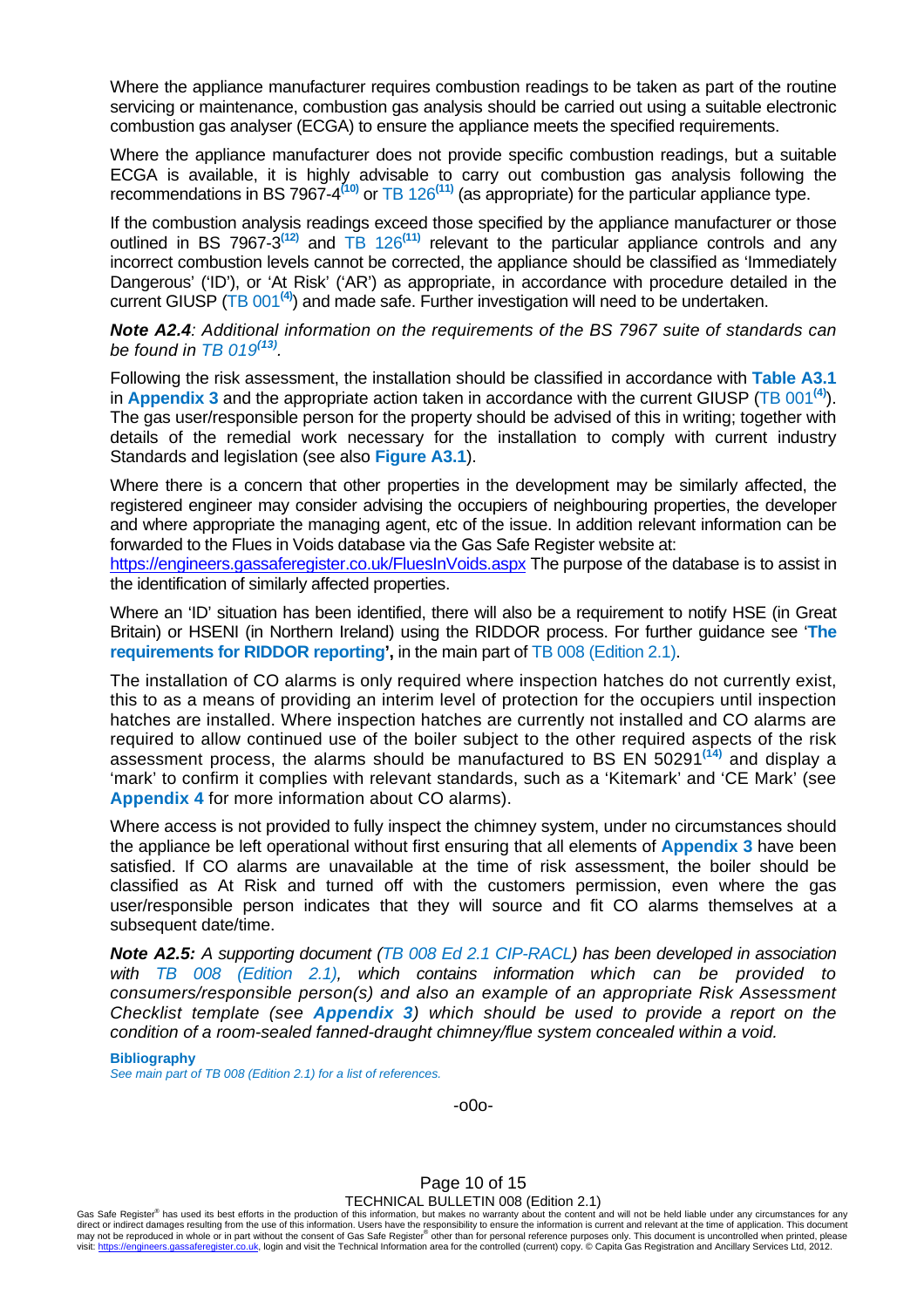If all answers are entered in the left hand (green) column of this Checklist then the appliance may be left operational until means of access have been provided, or until 31 December 2012. If any response is given to any question or statement in the right hand (red) column of this Checklist, then the installation should be classified as 'Immediately Dangerous' ('ID') or 'At Risk' ('AR') as appropriate in accordance with the current Gas Industry Unsafe Situations Procedure (TB 001**(4))** and the information contained in Table A3.1.

| Chimney systems in voids risk assessment checklist where there are inadequate inspection facilities                                                                                                                                                                                                                        |                                          |                                                       |                              |  |                 |                 |
|----------------------------------------------------------------------------------------------------------------------------------------------------------------------------------------------------------------------------------------------------------------------------------------------------------------------------|------------------------------------------|-------------------------------------------------------|------------------------------|--|-----------------|-----------------|
| Regarding access facilities to chimney system                                                                                                                                                                                                                                                                              |                                          |                                                       |                              |  | <b>YES</b>      | NO <sup>*</sup> |
| 1. Is it possible to determine the likely route of the whole chimney system?                                                                                                                                                                                                                                               |                                          |                                                       |                              |  |                 |                 |
| 2. Where the chimney system is routed through neighbouring properties, is access available in the neighbouring<br>properties to carry out this risk assessment or have reasonable steps been taken to ensure flue integrity (see 'Note 4'<br>in main part of TB008 Ed 2.1)?                                                |                                          |                                                       |                              |  |                 |                 |
| 3. Is the ceiling or other enclosure free from evidence of distress or surface staining within the vicinity of the likely<br>chimney route and which cannot be attributed to other causes (e.g. water leaks)?                                                                                                              |                                          |                                                       |                              |  |                 |                 |
|                                                                                                                                                                                                                                                                                                                            | Question for gas user/responsible person |                                                       |                              |  | NO <sup>*</sup> | <b>YES</b>      |
| 4. Is the responsible person/gas user and/or Gas Safe registered engineer aware of any previous history within the<br>property, or other properties in the same development, that could be related to chimney systems in voids issues that<br>have not been corrected/rectified before completion of this risk assessment? |                                          |                                                       |                              |  |                 |                 |
|                                                                                                                                                                                                                                                                                                                            |                                          | Regarding the presence of carbon monoxide (CO) alarms |                              |  | <b>YES</b>      | NO <sup>*</sup> |
| 5. Where carbon monoxide (CO) alarms are installed, can the gas user/responsible person confirm that there has been<br>no history of alarm activation in the property?                                                                                                                                                     |                                          |                                                       |                              |  |                 |                 |
| 6. Are CO alarms conforming to BS EN 50291 <sup>(13)</sup> installed/located in each room or internal space along the suspected route of<br>the chimney system including where necessary neighbouring properties (see Appendix 4 of TB 008 (Ed 2.1))?                                                                      |                                          |                                                       |                              |  |                 |                 |
| 7. Are the existing CO alarms installed in accordance with the manufacturer's instructions or industry quidance (see<br>Appendix 4 of TB 008 (Ed 2.1))?                                                                                                                                                                    |                                          |                                                       |                              |  |                 |                 |
| 8. Do the CO alarms 'alarm' when the test button is pressed?                                                                                                                                                                                                                                                               |                                          |                                                       |                              |  |                 |                 |
| 9. Will all CO alarms be within the manufacturer's recommended lifespan on 31 December 2012 or, where this<br>information is not available, will they be less than 5 years old on 31 December 2012?                                                                                                                        |                                          |                                                       |                              |  |                 |                 |
| <b>Appliance operational checks</b>                                                                                                                                                                                                                                                                                        |                                          |                                                       |                              |  | <b>YES</b>      | NO <sup>*</sup> |
| 10. Is the burner pressure and/or gas rate in accordance with the appliance manufacturer's specifications?                                                                                                                                                                                                                 |                                          |                                                       |                              |  |                 |                 |
| 11. Is satisfactory combustion performance being achieved? (See manufacturer's instructions, TB 126 <sup>(11)</sup> , BS<br>7967-3/4 <sup>(12/10</sup> ). Where combustion performance analysis is not feasible but it is possible to inspect the flame<br>picture, is the flame picture visually satisfactory?            |                                          |                                                       |                              |  |                 |                 |
| Enter combustion<br>analysis results                                                                                                                                                                                                                                                                                       | CO (ppm) HR:                             | $CO2$ % HR:                                           | $CO/CO2$ ratio HR:           |  |                 |                 |
| High Range (HR) &<br>Low Range (LR)<br>(as appropriate)                                                                                                                                                                                                                                                                    | CO (ppm) LR:                             | $CO2$ % LR:                                           | CO/CO <sub>2</sub> ratio LR: |  |                 |                 |
| 12. Does the appliance appear to be functioning otherwise safely (e.g. all safety controls operating correctly, no signs of<br>distress or staining around the appliance)?                                                                                                                                                 |                                          |                                                       |                              |  |                 |                 |

**\* Refer to Table A3.1 of TB 008 (Edition 2.1)**

Following reference to Table A3.1 (overleaf), the resulting risk assessment of the installation is considered as:

| <b>Immediately Dangerous</b>             | <b>At Risk</b>    | risk assessment |       | Left operational based on |  |
|------------------------------------------|-------------------|-----------------|-------|---------------------------|--|
| <b>Company Name:</b>                     |                   |                 |       |                           |  |
| <b>Gas Safe registration number:</b>     |                   |                 |       |                           |  |
| Engineer's name:                         |                   |                 |       |                           |  |
| Date of check:                           |                   |                 |       |                           |  |
| <b>Engineer's Signature:</b>             |                   |                 |       |                           |  |
| Gas user/responsible person's Name:      |                   |                 |       |                           |  |
|                                          |                   |                 |       |                           |  |
| <b>Property address:</b>                 |                   |                 |       |                           |  |
|                                          | <b>Post Code:</b> |                 |       |                           |  |
| Gas user/responsible person's Signature: |                   |                 | Date: |                           |  |

#### Page 11 of 15 TECHNICAL BULLETIN 008 (Edition 2.1)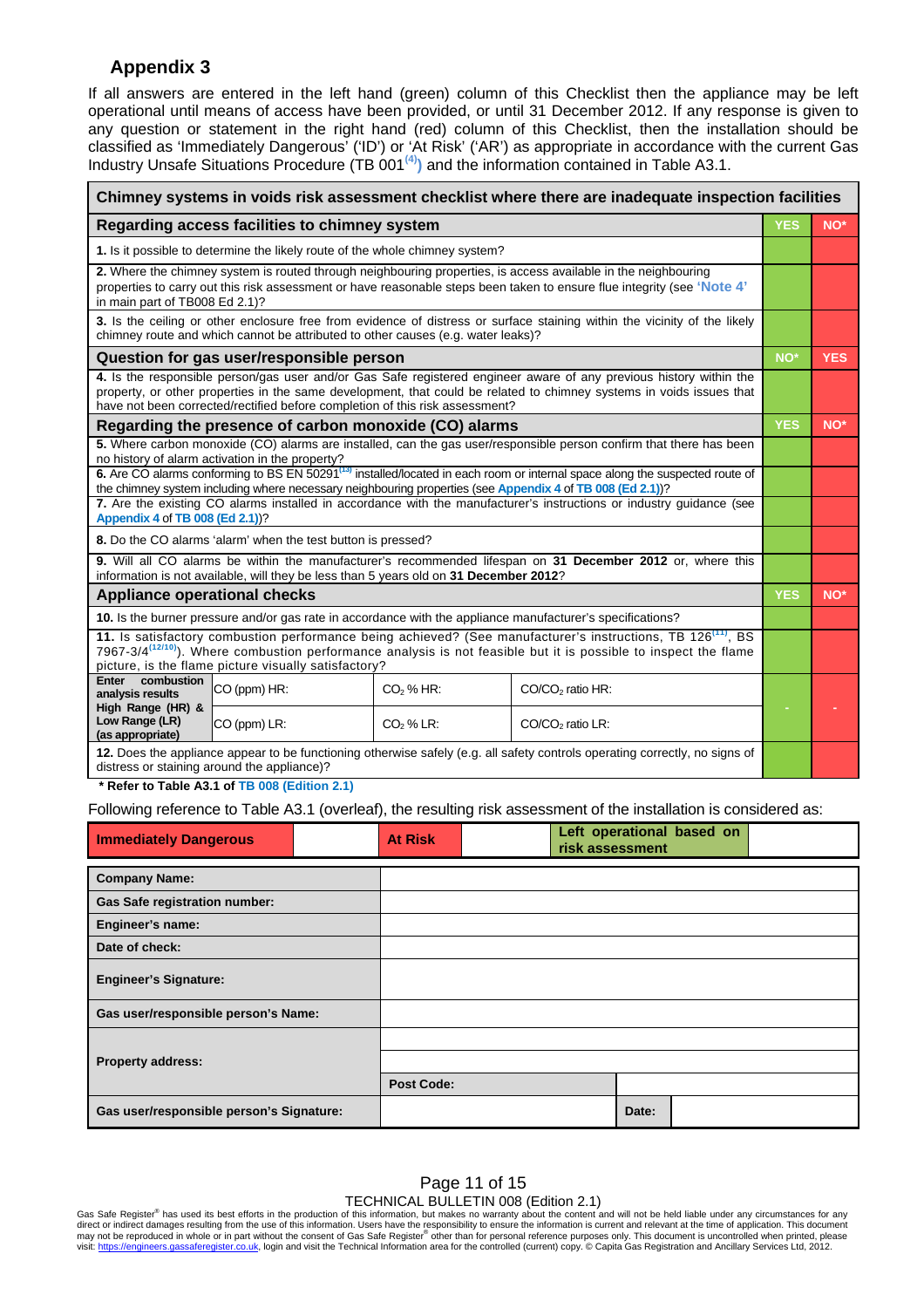## **Appendix 3** (continued)

| Table A3.1: Gas Industry Unsafe Situations Procedure (GIUSP) classifications (TB 001 <sup>(4)</sup> ) |                                                                                                                                                                                                                                                                                                                                                                                                                                                             |                                 |                  |              |                                                                                                                                                                                                                                                                                                                                                                                                                                                                                                                                                                                                                                                                                                                                                                |  |
|-------------------------------------------------------------------------------------------------------|-------------------------------------------------------------------------------------------------------------------------------------------------------------------------------------------------------------------------------------------------------------------------------------------------------------------------------------------------------------------------------------------------------------------------------------------------------------|---------------------------------|------------------|--------------|----------------------------------------------------------------------------------------------------------------------------------------------------------------------------------------------------------------------------------------------------------------------------------------------------------------------------------------------------------------------------------------------------------------------------------------------------------------------------------------------------------------------------------------------------------------------------------------------------------------------------------------------------------------------------------------------------------------------------------------------------------------|--|
|                                                                                                       | <b>Situation</b>                                                                                                                                                                                                                                                                                                                                                                                                                                            | <b>Category</b>                 | <b>RIDDOR</b>    | Regulation   | <b>Notes</b>                                                                                                                                                                                                                                                                                                                                                                                                                                                                                                                                                                                                                                                                                                                                                   |  |
| $\mathbf{1}$                                                                                          | Break in chimney system or signs of<br>distress to the material of the<br>enclosure/ceiling<br>around<br>the<br>chimney system where<br>further<br>investigation is prevented                                                                                                                                                                                                                                                                               | ID                              | Yes              | <b>GSIUR</b> | In the circumstances where an 'ID' situation<br>has been identified, a RIDDOR 6(2) report<br>needs to be raised.<br>Where the affected property is one of a<br>number of similar properties in a block, or<br>complex, the approximate number of<br>properties in the development should be<br>included in the summary of the report.                                                                                                                                                                                                                                                                                                                                                                                                                          |  |
| $\overline{\mathbf{2}}$                                                                               | Signs of distress to the chimney<br>system e.g. cracking or condensate<br>leakage at joints                                                                                                                                                                                                                                                                                                                                                                 | ID                              | Yes              | <b>GSIUR</b> | Also refer to the Notes in item 1 above                                                                                                                                                                                                                                                                                                                                                                                                                                                                                                                                                                                                                                                                                                                        |  |
| $\overline{\mathbf{3}}$                                                                               | Failure to achieve satisfactory<br>combustion readings when using<br>an electronic portable combustion<br>gas analyser. Installations where:<br>• the $CO/CO2$ combustion ratio is<br>above<br>0.008<br>(appliances<br>incorporating air/gas ratio valves<br>only (TB 126 <sup>(11)</sup> ))<br>• the CO/CO <sub>2</sub> combustion ratio is<br>and<br>between<br>0.004<br>0.008<br>(appliances incorporating air/gas<br>ratio valves only (TB $126(11)$ )) | ID<br><b>AR</b>                 | Yes<br><b>No</b> |              | Satisfactory combustion readings may include<br>CO, CO <sub>2</sub> or CO/CO <sub>2</sub> combustion ratio. See<br>specific appliance manufacturer's installation<br>instructions, TB $126^{(11)}$ or the appropriate parts<br>of BS 7967 <sup><math>(11/9)</math></sup><br><b>Note:</b> For guidance on appliances which do not<br>incorporate air/gas ratio valve technology, see<br>GIUSP Table 1 - Situation 10.6. (TB $001^{(4)}$ )                                                                                                                                                                                                                                                                                                                       |  |
| 4                                                                                                     | No access or inadequate access<br>provided to allow satisfactory<br>visual inspection of the chimney<br>system/route. This includes the<br>property in question and other<br>properties through which<br>the<br>chimney system passes through                                                                                                                                                                                                               | see<br><b>Notes</b><br>opposite | <b>No</b>        | <b>GSIUR</b> | See 'Chimney systems in voids - risk<br>assessment process' - in the main part of<br>TB 008 (Edition 2.1) and the risk assessment<br>Checklist and Figure A3.1 in Appendix 3.<br>Where the risk assessment has not<br>identified any other obvious non-compliance<br>with the chimney system and suitable CO<br>alarms are fitted as detailed in Appendix 4<br>the appliance may be left operational until<br>31 December 2012. Registered engineers<br>are advised they are able to continue to work<br>on the appliance until the date outlined above.<br>From 1 January 2013, all installations without<br>appropriate inspection access provided will be<br>classified as 'AR' and should not be used until<br>adequate access for inspection is provided. |  |
| 5                                                                                                     | Incorrect grade of plastic chimney<br>system material used where there<br>are signs of distress e.g.<br>discolouration, or it is not possible<br>to visually inspect the entire<br>chimney system                                                                                                                                                                                                                                                           | AR                              | No.              |              | Where the incorrect grade of plastic chimney<br>system material is used but has adequate<br>access to inspect and ensure that every joint is<br>intact and the chimney system is appropriately<br>supported then this can be classified as 'NCS'<br>in accordance with current GIUSP (TB $001(4)$ ).                                                                                                                                                                                                                                                                                                                                                                                                                                                           |  |
| $6\phantom{1}$                                                                                        | Incorrect jointing methods used<br>e.g. use of lubricant on push-fit<br>fittings, or screws missing from<br>mechanical joints                                                                                                                                                                                                                                                                                                                               | AR.                             | <b>No</b>        |              |                                                                                                                                                                                                                                                                                                                                                                                                                                                                                                                                                                                                                                                                                                                                                                |  |
| $\overline{\mathbf{r}}$                                                                               | Upon visual inspection, it is identified<br>that the chimney system is insecure<br>or inadequately supported                                                                                                                                                                                                                                                                                                                                                | AR                              | <b>No</b>        |              | Evidence that the chimney system is<br>inadequately supported includes insufficient<br>clipping and sagging of pipe.                                                                                                                                                                                                                                                                                                                                                                                                                                                                                                                                                                                                                                           |  |
| 8                                                                                                     | The overall measured chimney<br>length<br>system<br>exceeds<br>the<br>manufacturers' specification                                                                                                                                                                                                                                                                                                                                                          | AR.                             | No               |              | The appliance manufacturer should<br>be<br>contacted for their advice. Following this<br>advice and after confirming the safe operation<br>of the appliance (including combustion gas<br>analysis) it may be appropriate to classify the<br>installation as 'NCS'.                                                                                                                                                                                                                                                                                                                                                                                                                                                                                             |  |
| 9                                                                                                     | For condensing appliances, upon<br>visual inspection, it is identified that<br>the chimney system does not have<br>the<br>manufacturer's<br>specified<br>gradient of fall back to<br>the<br>appliance or other drain points, but<br>the appliance is operating safely                                                                                                                                                                                       | <b>NCS</b>                      | No               | <b>GSIUR</b> |                                                                                                                                                                                                                                                                                                                                                                                                                                                                                                                                                                                                                                                                                                                                                                |  |

# Page 12 of 15

**FECHNICAL BULLETIN 008 (Edition 2.1)**<br>Gias Safe Register® has used its best efforts in the production of this information, but makes no warranty about the content and will not be held liable under any circumstances for an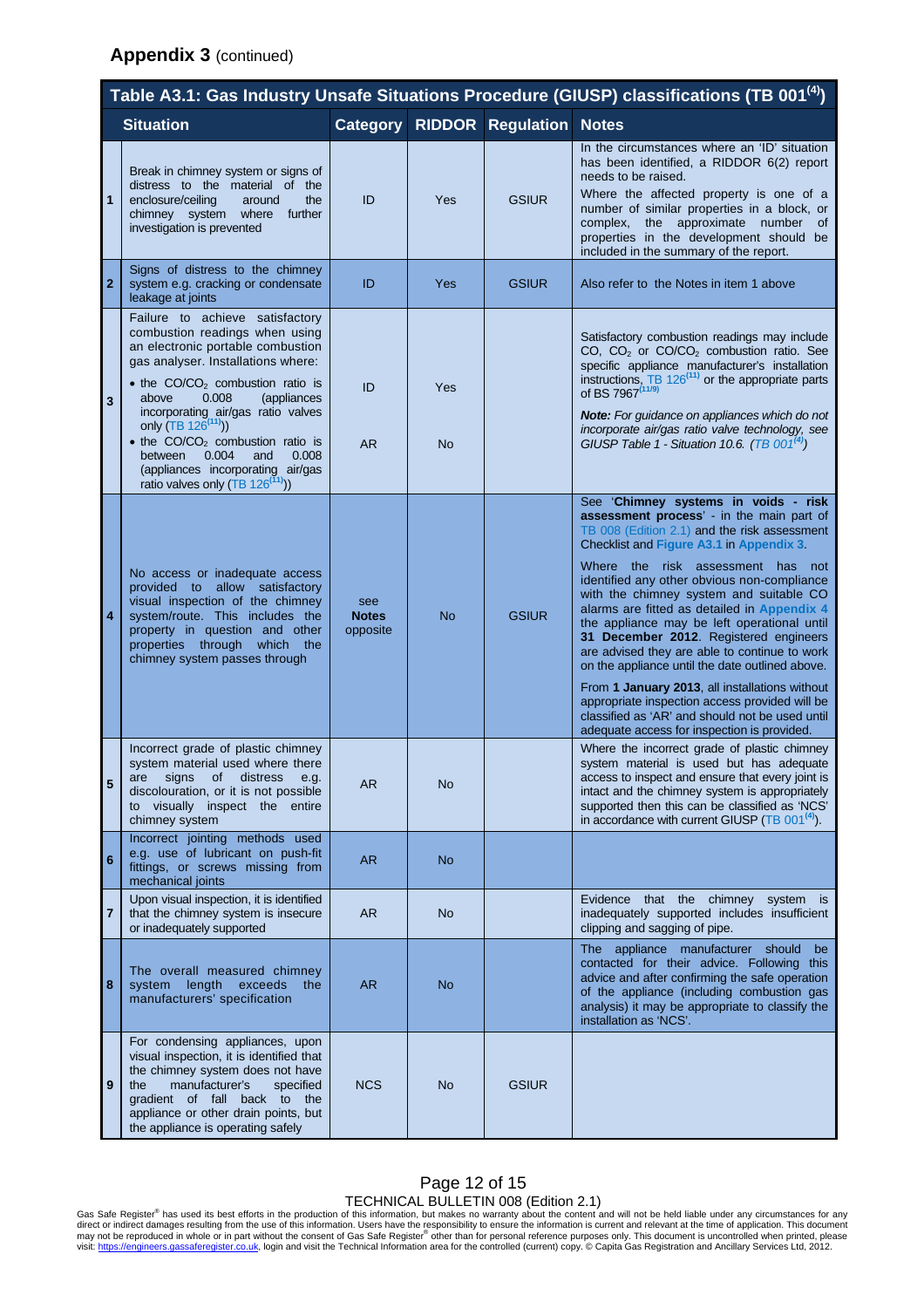**Figure A3.1: Process flowchart mapping the actions of a registered engineer based on the outcome of the TB 008 (Edition 2.1) Risk Assessment**



#### **Bibliography**

*See main part of TB 008 (Edition 2.1) for a list of references.* 

# Page 13 of 15

TECHNICAL BULLETIN 008 (Edition 2.1)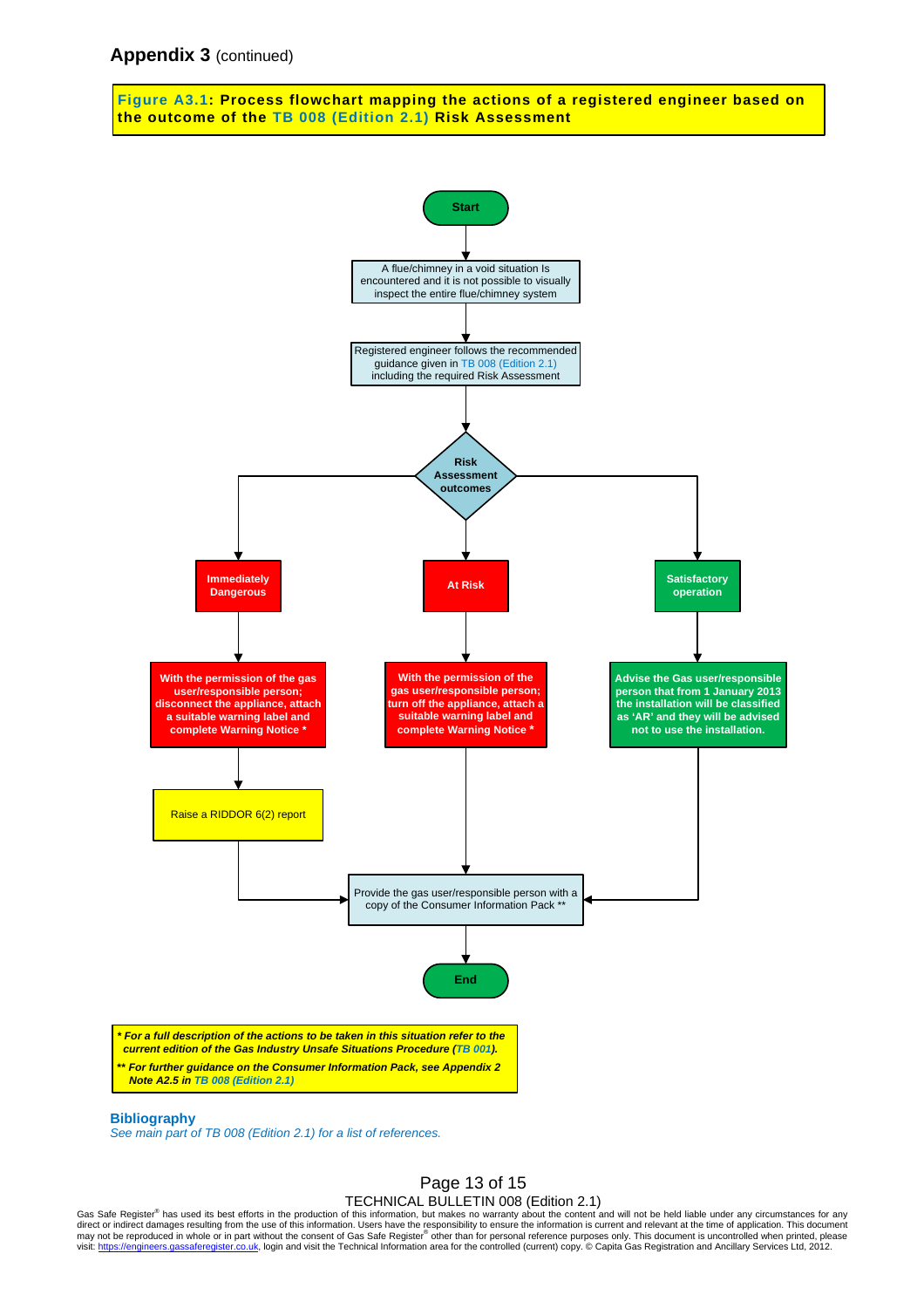## **Carbon monoxide (CO) alarms**

The information contained within this Appendix is based on the requirements of BS EN 50292**(15)**.

It is important to also follow the guidance of the CO alarm manufacturer to ensure the correct operation of the alarm.

CO alarms need to be within the manufacturer's recommended lifespan, which is typically between 5 and 7 years.

## **Location of CO alarm(s) within the property**

To satisfy the requirements of the TB 008 (Edition 2.1) risk assessment, as a minimum, a CO alarm(s) should be installed in the room containing the gas appliance **and** in every other room through which the concealed chimney system passes. The layout of individual properties may mean that consideration should also be given to fitting alarms in rooms used for sleeping, e.g. in remote rooms such as those in which occupants may not be able to hear an alarm fitted in another part of the premises.

*Note A4.1: Where it is not possible to determine the likely route of the whole chimney system, the use of CO alarms as an interim measure (pending installation of inspection hatches) is not appropriate, in this case, an 'At Risk' ('AR') classification in accordance with the current GIUSP*  (TB 001**(4)**) *will be the minimum classification that can be applied until such time as inspection hatches are provided to allow inspection of the chimney system.* 

### **Location of CO alarm within a room containing a gas appliance**

Due to the difference in room types and uses across individual properties, it is not possible to give specific guidance on the exact location of an alarm. However, the following points should be considered when determining the best location for an alarm.

It should be possible to view any light indicator on the alarm when in the general location of the alarm.

An alarm should not be installed:

- in an enclosed space (for example in a compartment or covered by a curtain);
- where it can be obstructed (for example by furniture);
- directly above a sink;
- next to a door, window, extractor fan, air vent or other similar ventilation openings;
- in an area where the temperature may drop below -10  $\degree$ C or exceed 40 $\degree$ C, unless the alarm is designed to do so;
- where dirt and dust may block the sensor;
- in a damp or humid location;
- in the immediate vicinity of a cooking appliance.

Where the alarm is wall mounted in the room containing the gas appliance, it should be located at high level but no closer than 150mm to the ceiling. The alarm should also be positioned at a height greater than any door or window within that room.

Where the alarm is ceiling mounted within the room containing the appliance, it should be at least 300mm from any wall and be at a horizontal distance of between 1m and 3m from the gas appliance.

If there is a partition in a room, the alarm should be located on the same side of the partition as the gas appliance.

Where an alarm is located in a room with a sloped ceiling, it should be positioned at the high side of the room.

If the alarm is located in a room used as sleeping accommodation, it should be positioned relatively close to the breathing zone of the occupants.

#### **Bibliography**

*See main part of TB 008 (Edition 2.1) for a list of references.* 

Page 14 of 15